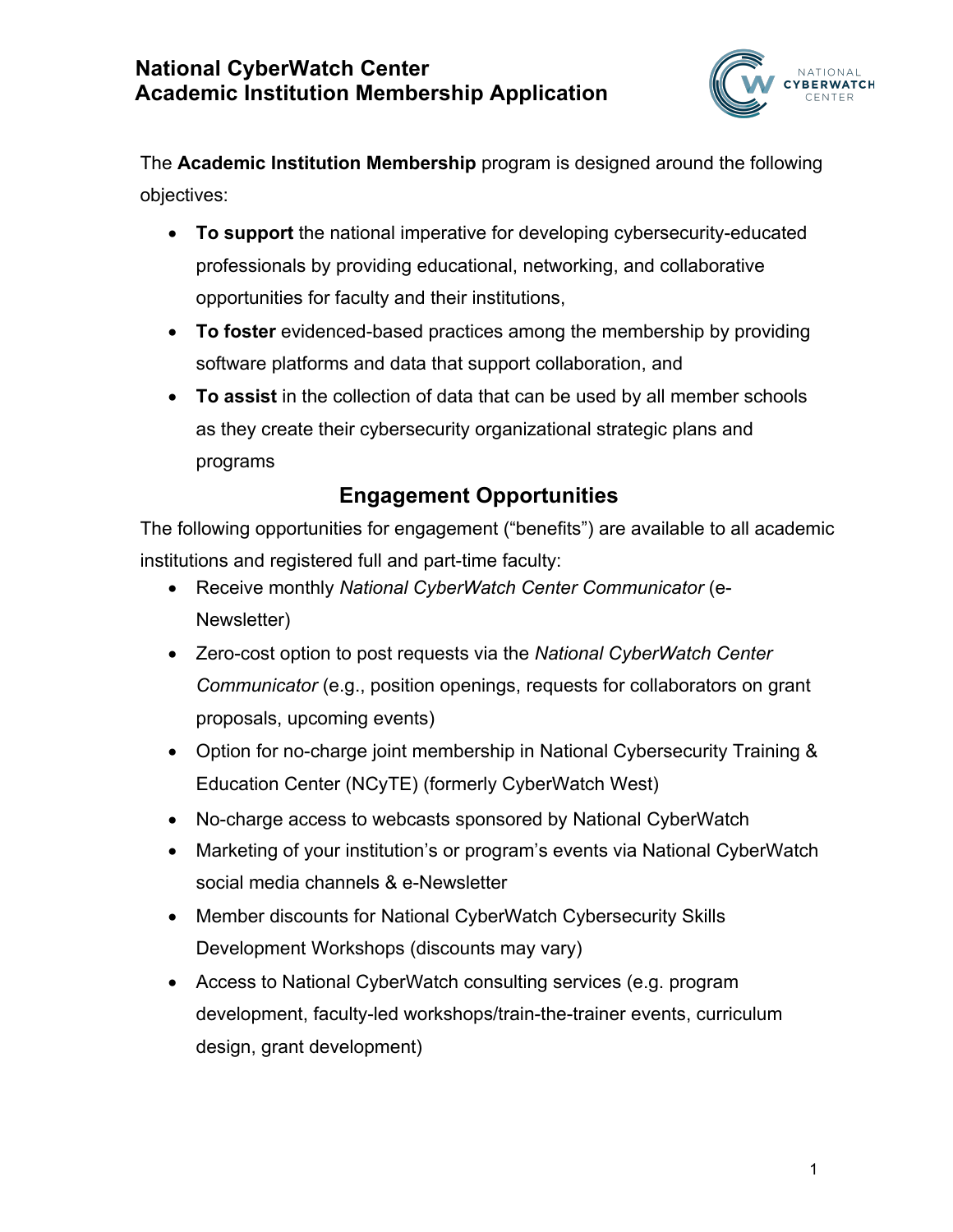

- Partnership opportunities with National CyberWatch on collaborative grants, research, publications, and presentations
- Eligibility to participate in National CyberWatch Committees (e.g., Curriculum Standards Panels)
- Eligibility to participate in National CyberWatch Innovations in Cybersecurity Education awards and recognition program
- Opportunity to be a reviewer for annual Innovations in Cybersecurity Education submissions
- Promotion of white papers and research studies published through the National CyberWatch Digital Press
- Collaboration Platform: Member schools have the option of requesting private forum, blog space, and cohort email privileges on our collaboration platform. When the collaboration platform will be included in a grant application, authorization for that support can be obtained from the National CyberWatch Center by contacting the Executive Director, Casey W. O'Brien
- Mid-Atlantic Collegiate Cyber Defense Competition (MACCDC) team discounts. All National CyberWatch member schools in the Mid-Atlantic Region are eligible for a registration discount (\$100 savings)
- FREE access to the National Cybersecurity Student Association member portal; your same credentials can be used to access the cyberstudents.org site

**NOTE:** Benefits may be updated annually and will be distributed to all members.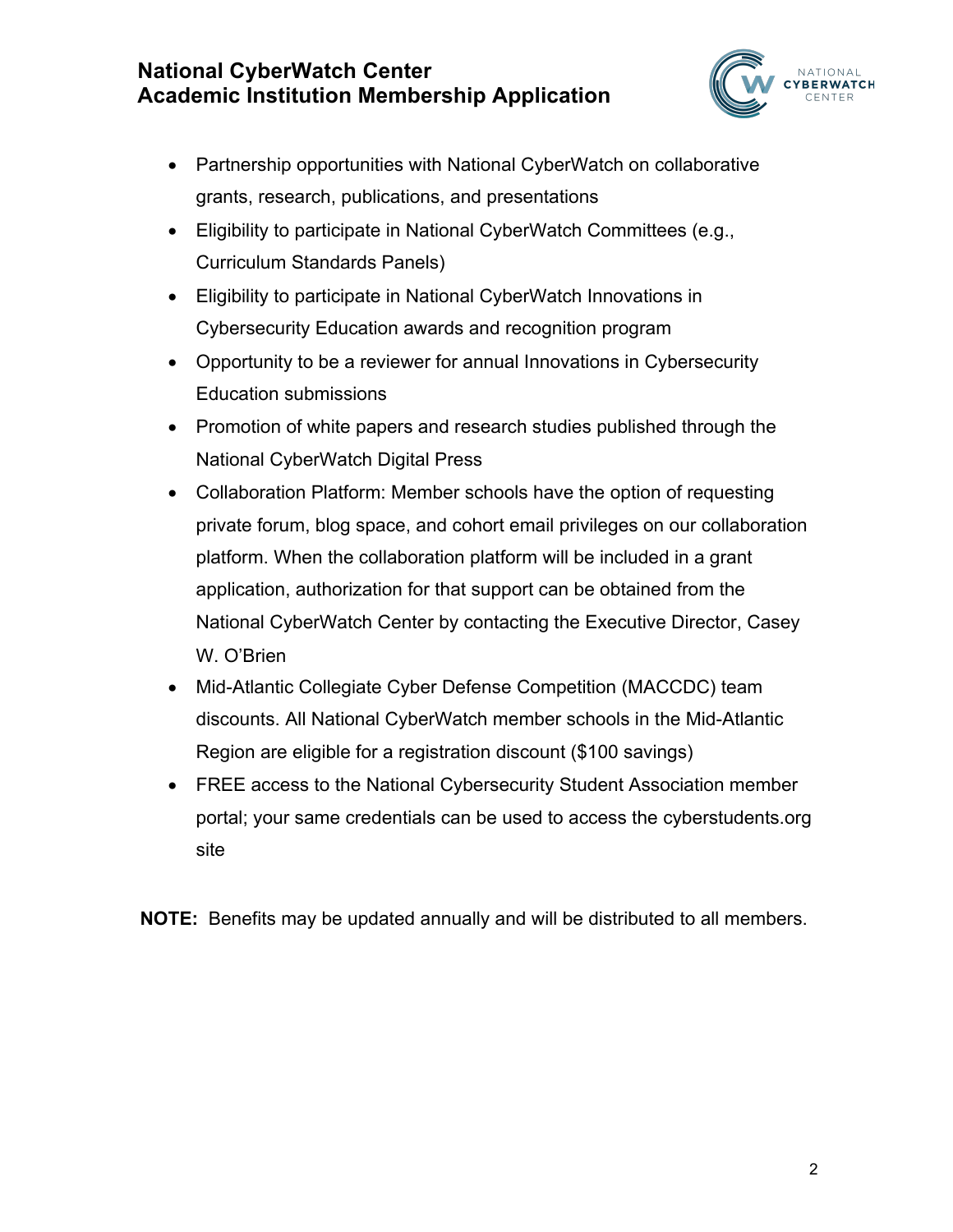

## **Member Obligations**

While few, the following member obligations assist National CyberWatch with assuring the validity of the member data, and encourage member participation:

- **Annual update of faculty representative information**. This includes verifying such information as continued employment at your institution, preferred email address and phone, academic degrees held, and national credentials awarded, to name a few
- **Annual update of programmatic information**. The primary faculty contact listed for the school will be responsible for annually updating the institutional information and verifying the faculty/staff/admin listed under the institution's academic membership plan
- **Participation in flash surveys**. By assisting colleagues with your response to these time-sensitive surveys, you will be actively participating in building our "community of practice" and adding to its value for all members
- **Protection of National CyberWatch Center copyrights, materials, and logos**. National CyberWatch makes available a Brand Guideline that dictates all internal, external, partner, alliance and member usage of the National CyberWatch brand, logo, name and/or identity. It should guide all print, production, and digital design efforts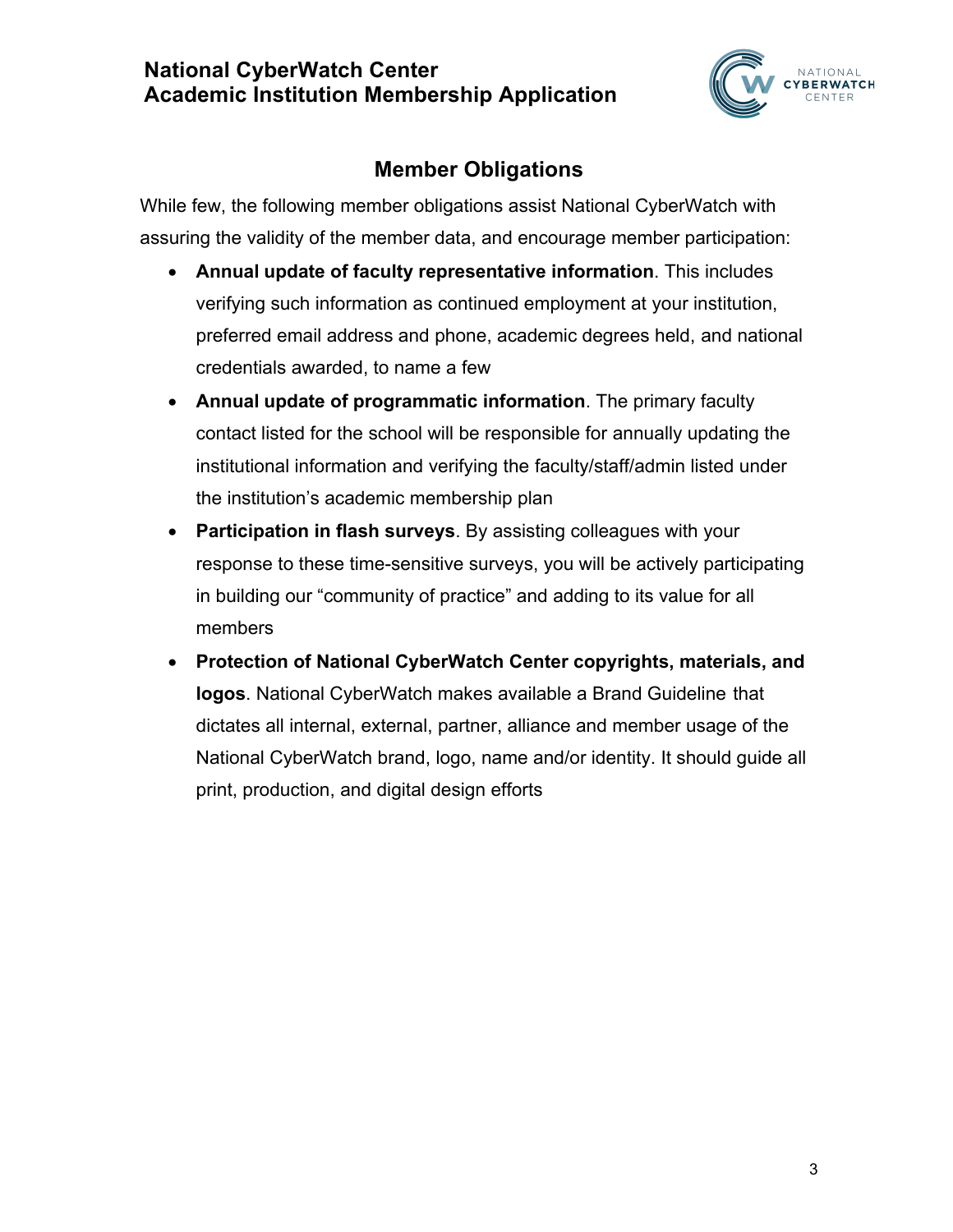

| <b>Academic Institution Name:</b> |  |  |  |  |  |
|-----------------------------------|--|--|--|--|--|
| <b>Address:</b>                   |  |  |  |  |  |
| City:                             |  |  |  |  |  |
| State:                            |  |  |  |  |  |
| Zip Code:                         |  |  |  |  |  |
| Country:                          |  |  |  |  |  |

I have read this Academic Institution Membership Application and agree to accept the assigned benefits and obligations above.

The information regarding our institution's designated faculty contact is listed on pages 6-7 below. I understand that all faculty/staff/admin that currently support Cybersecurity, Information Technology, Computer Science and Cybersecurity-related courses are eligible to request membership under this institutional membership agreement. Membership benefits are available to all faculty/staff/admin that "opt in" to membership by submitting their contact and requested information through this institution's designated faculty contact.

|        | The Academic Institution Name listed above is a post-secondary institution, accredited |  |
|--------|----------------------------------------------------------------------------------------|--|
| $b\nu$ |                                                                                        |  |
|        |                                                                                        |  |

to grant certificates and/or degrees.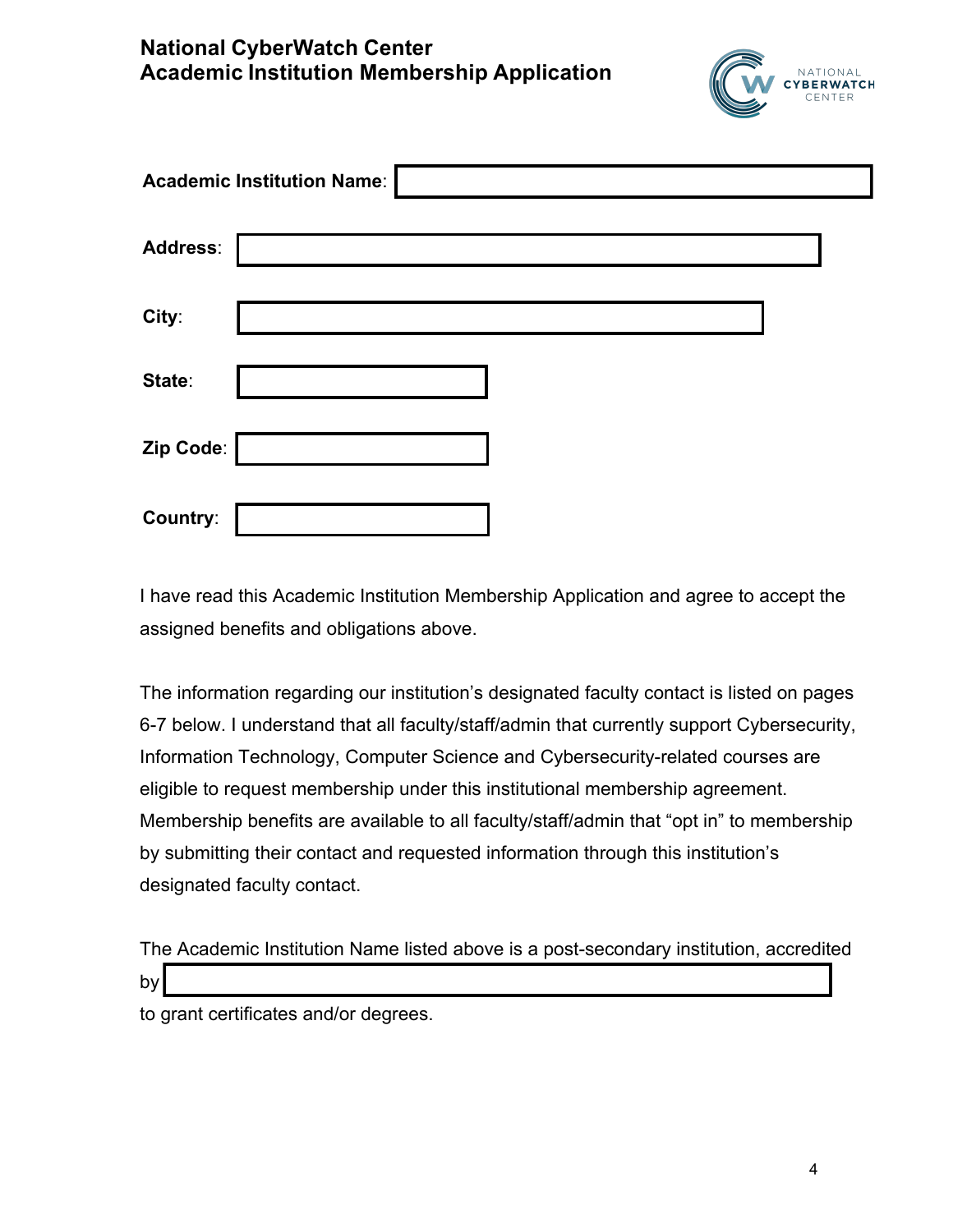

**Senior Administration Official** 

**Signature** 

**Date Date** 

**National CyberWatch Official** 

**Signature**

Casey W. O'Brien

## **Printed name Printed name**

Assistant Executive Director

& Co-Principal Investigator

#### **Title Title**

Nov. 3, 2021

cobrien@nationalcyberwatch.org

**Email Email** 

443-610-7775

#### Phone **Phone Phone**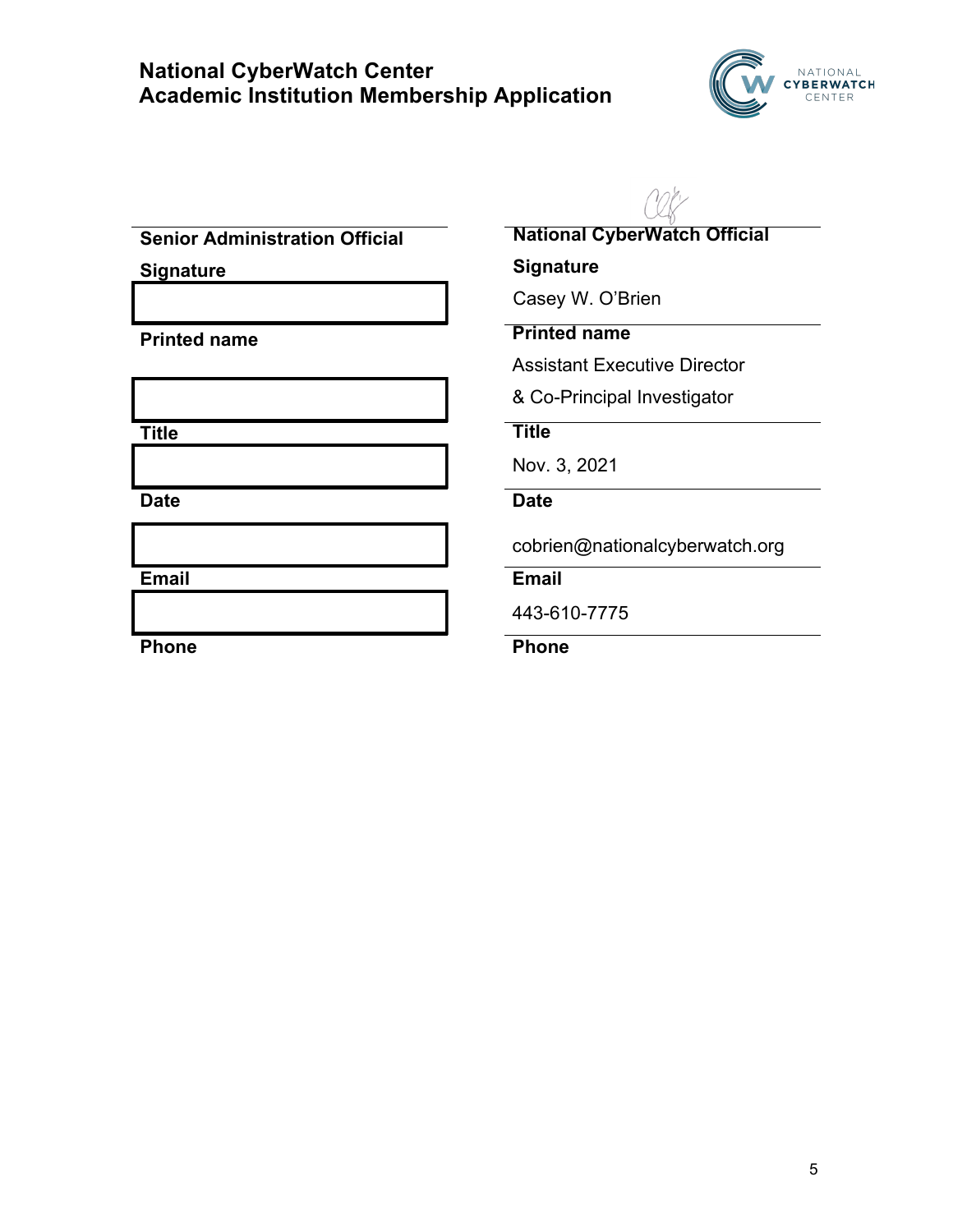

## **Faculty Representative Contact Information**

The person listed below has agreed to serve as the institution's main contact for this academic institutional membership in the National CyberWatch Center:

| First Name*                        |  |
|------------------------------------|--|
| Last Name*                         |  |
| Title *                            |  |
| Email *                            |  |
| <b>Street Address 1 *</b>          |  |
| <b>Street Address 2</b>            |  |
| City, State *                      |  |
| Zip Code, Country *                |  |
| Phone *                            |  |
| <b>Department</b>                  |  |
| <b>Your Highest Earned</b>         |  |
| <b>Academic Degree *</b>           |  |
| <b>Security Credentials held *</b> |  |
| Area(s) of cybersecurity           |  |
| expertise*                         |  |
| <b>Security Courses Taught *</b>   |  |
| <b>Virtual Lab Solution *</b>      |  |
| <b>Twitter Handle</b>              |  |